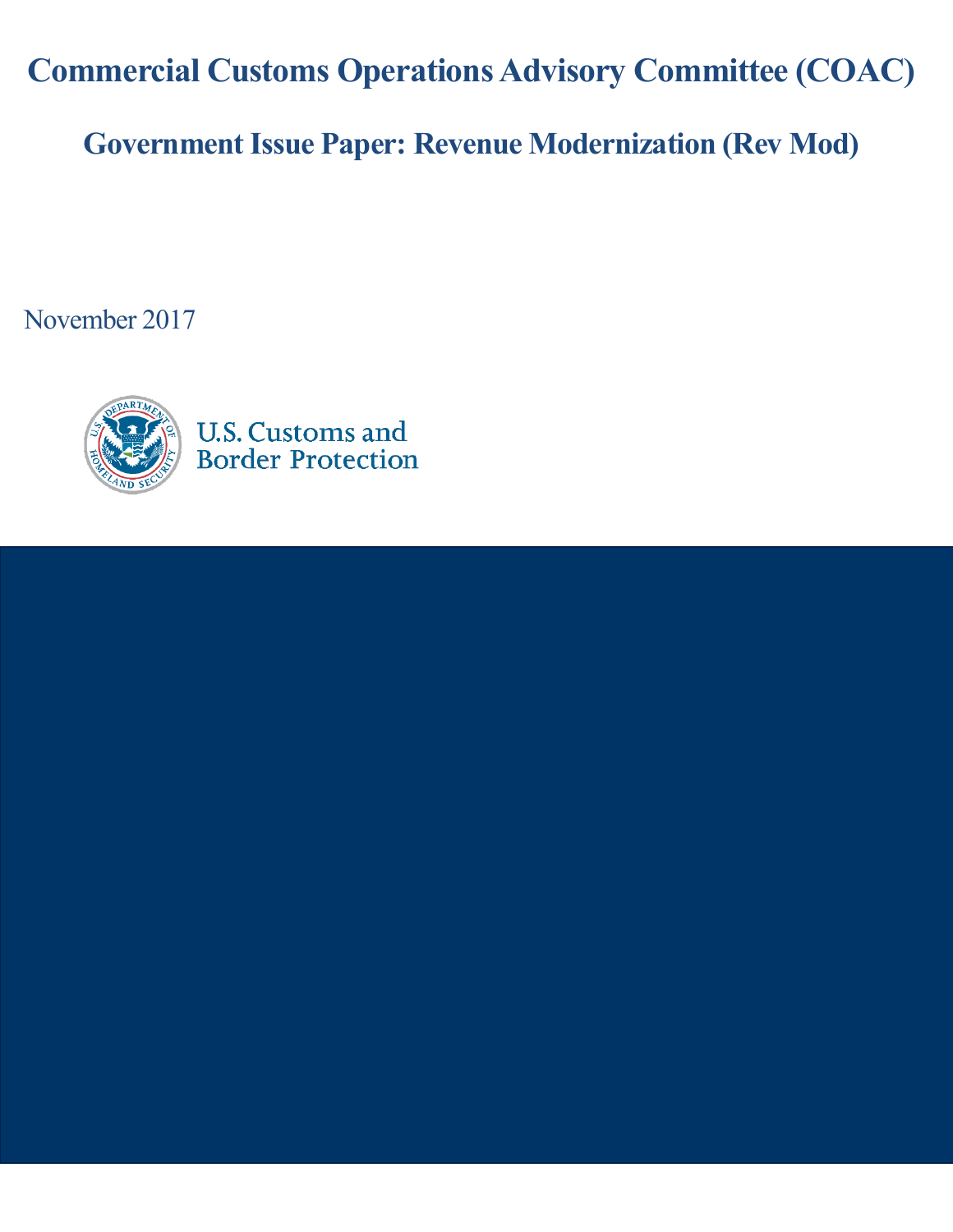### U.S. Customs and Border Protection, Office of Finance

#### Revenue Modernization Program (Rev Mod)

November 14, 2017

### **Action Required:** Informational

Triennial Broker Fee Payments Online: Announce to the broker community that for this year's triennial broker fee payments, the Revenue Modernization Program has made online payment via Pay.gov an option.

### **Background:**

The Revenue Modernization Program (Rev Mod) aims to 1) reduce or eliminate labor intensive manual processes surrounding revenue collections, 2) increase online and electronic payment options for payment of duties, taxes and fees, and 3) provide revenue collections data at the transaction level for improved reporting and analysis.

The Rev Mod Program is engaging with the trade and travel community to:

- Share Rev Mod's findings regarding the capability gaps, challenges, and modernization requirements around CBP's revenue collections processes, and solicit the trade and travel community's feedback to finalize requirements
- Solicit the trade and travel community's feedback on their fee and duty collection experiences with other countries, identifying the most favored international approaches, and determining whether those international methods of payment can be duplicated here
- Help refine and implement Rev Mod's To-Be vision of revenue collections
- Gain input on locations for Rev Mod's experiments and technology demonstrations, and, as these demonstrations start, solicit feedback to determine what changes should be made to improve efficiency or address any issues
- Discuss the feasibility of potential or proposed legislative changes needed to support Rev Mod improvements
- Engage the COAC to help disseminate important Rev Mod updates relevant to the trade and travel community

# **Issue:**

CBP's current revenue collection processes are slow, inefficient, and opaque because they are supported by fragmented and decentralized databases, manual spreadsheets, and manual labor-intensive processes. Rev Mod seeks to eliminate these inefficiencies and provide:

- Benefits to the trade and travel industries and the U.S. economy by providing modern electronic online billing, collection and payment options that are secure, accurate, and can be directly deposited
- Operational efficiencies at the ports of entry (POEs) through the use of mobile applications, improved cash register software, intelligent safes, etc., and allowing CBP Officers to focus on their mission critical law enforcement and trade and travel facilitation duties
- Access to real-time, reliable financial and operational data to inform decision-making and comply with existing and emerging reporting requirements